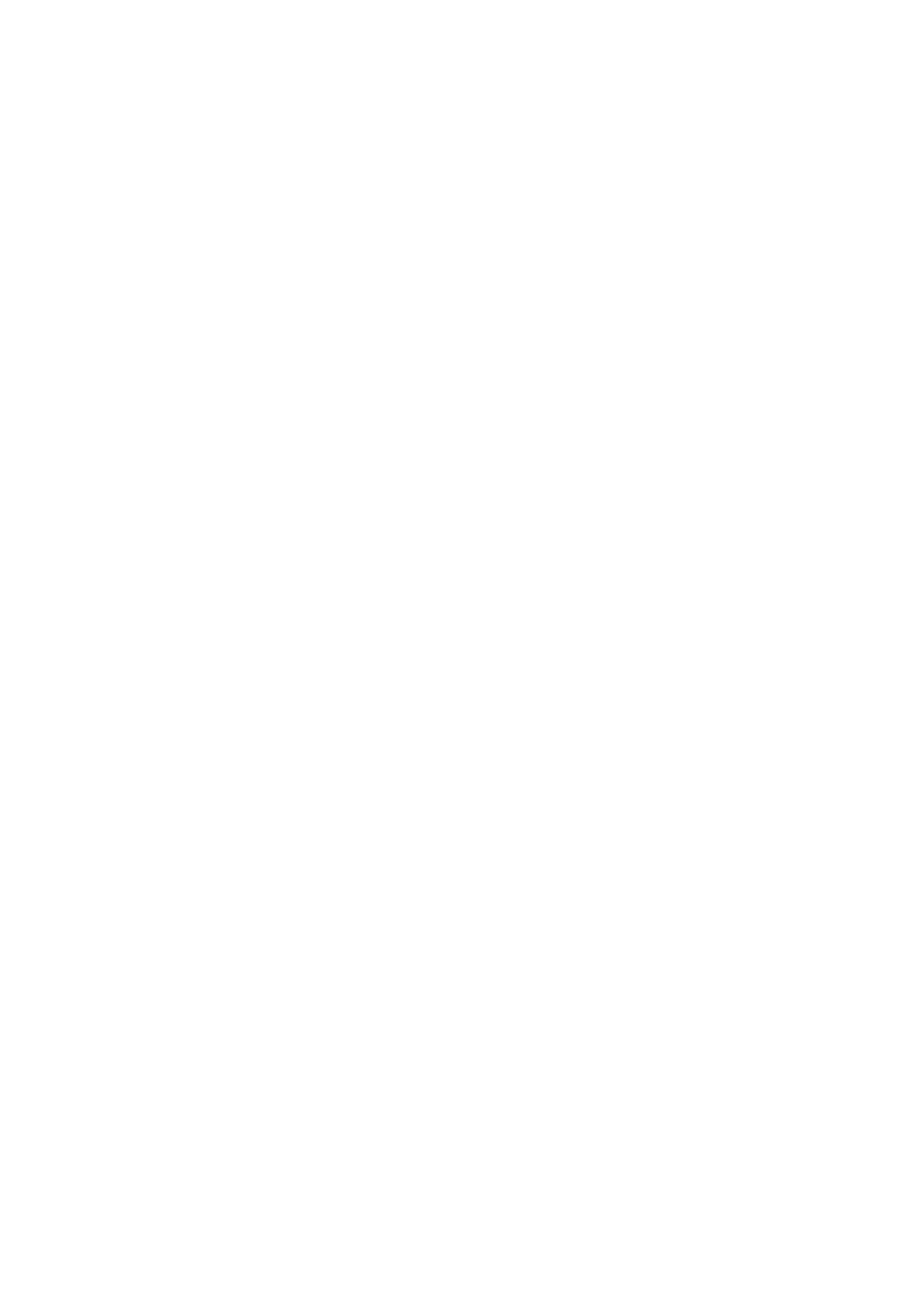#### **Copyright**

Eastman Kodak Company, 2011. All rights reserved.

This document is also distributed in PDF (Portable Document Format). You may reproduce the document from the PDF file for internal use. Copies produced from the PDF file must be reproduced in whole.

#### **Trademarks**

Kodak, Creo, InSite, and Prinergy are trademarks of Kodak.

Acrobat, Adobe, Distiller, Illustrator, Photoshop, and PostScript are trademarks of Adobe Systems Incorporated.

Apple, AppleShare, AppleTalk, iMac, ImageWriter, LaserWriter, Mac OS, Power Macintosh, and TrueType are registered trademarks of Apple Inc. Macintosh is a trademark of Apple Inc., registered in the U.S.A. and other countries. Hexachrome, PANTONE, PANTONE Goe, PANTONE Hexachrome, and PANTONE MATCHING SYSTEM, and PANTONE PLUS are the property of Pantone, Inc.

Xerox and the sphere of connectivity design are trademarks of Xerox Corporation in the United States and/or other countries.

#### **FCC Compliance**

Any Creo branded equipment referred to in this document complies with the requirements in part 15 of the FCC Rules for a Class A digital device. Operation of the Creo branded equipment in a residential area may cause unacceptable interference to radio and TV reception, requiring the operator to take whatever steps are necessary to correct the interference.

#### **Product Recycling and Disposal**



If you are managing the disposal of your Xerox product, please note that the product contains perchlorate, lead, mercury, and other materials whose disposal may be regulated due to environmental considerations in certain countries or states. The presence of perchlorate, lead and mercury is fully consistent with global regulations applicable at the time that the product was placed on the market.

Application of this symbol on your equipment is confirmation that you must dispose of this equipment with agreed national procedures.

In accordance with European legislation, end of life electrical and electronic equipment subject to disposal must be managed within agreed procedures.

For the proper treatment, recovery, and recycling of old products and used batteries, please take them to applicable collection points in accordance with your national legislation and directives 2002/96/EC and 2006/66/EC. By disposing of these products and batteries correctly, you will help save valuable resources and prevent any potential negative effects on human health and the environment that could otherwise arise from inappropriate waste handling. In accordance with national legislation, penalties may be applicable for incorrect disposal of this waste.

Xerox operates a worldwide equipment take back and reuse/recycle program. Contact your Xerox sales representative (1-800-ASK-XEROX) to determine whether this Xerox product is part of the program. For more information about Xerox environmental programs visit [http://www.xerox.com/environment.](http://www.xerox.com/environment)

For perchlorate disposal information, contact your local authorities. In the United States, you may also refer to the California Department of Toxic Substances Control (DTSC) or see [http://www.dtsc.ca.gov/hazardouswaste/perchlorate.](http://www.xerox.com/environment)



This electronic information product complies with Standard SJ/T 11363 - 2006 of the Electronics Industry of the People's Republic of China.

Please consult www.kodak.com/go/REACH for information about the presence of substances included on the candidate list according to article 59(1) of Regulation (EC) No. 1907/2006 (REACH).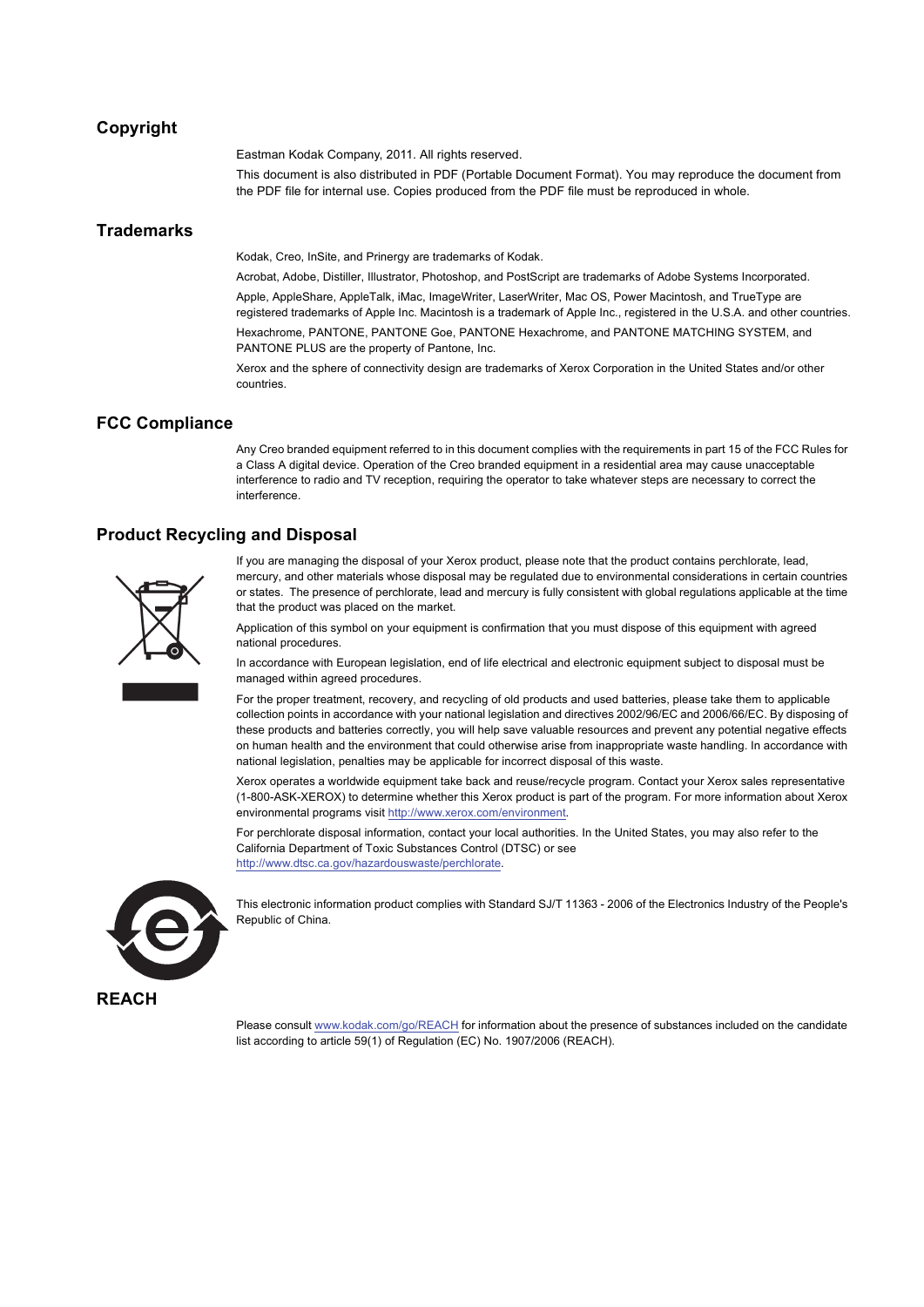#### **Limitation of Liability**

The product, software or services are being provided on an "as is" and "as available" basis. Except as may be stated specifically in your contract, Kodak and its subsidiaries, and affiliates expressly disclaim all warranties of any kind, whether express or implied, including, but not limited to, any implied warranties of merchantability, fitness for a particular purpose and non-infringement.

You understand and agree that, except as may be stated specifically in your contract, Kodak and its subsidiaries, and affiliates shall not be liable for any direct, indirect, incidental, special, consequential or exemplary damages, including but not limited to, damages for loss of profits, goodwill, use, data or other intangible losses (even if Kodak has been advised of the possibility of such damages), resulting from: (i) the use or the inability to use the product or software; (ii) the cost of procurement of substitute goods and services resulting from any products, goods, data, software, information or services purchased; (iii) unauthorized access to or alteration of your products, software or data; (iv) statements or conduct of any third party; (v) any other matter relating to the product, software, or services.

The text and drawings herein are for illustration and reference only. The specifications on which they are based are subject to change. Kodak may, at any time and without notice, make changes to this document. Kodak, for itself and on behalf of its subsidiaries, and affiliates, assumes no liability for technical or editorial errors or omissions made herein, and shall not be liable for incidental, consequential, indirect, or special damages, including, without limitation, loss of use, loss or alteration of data, delays, or lost profits or savings arising from the use of this document.

[www.creoservers.com](http://www.creoservers.com)

Internal 739-00645A-EN Rev A Revised November 2011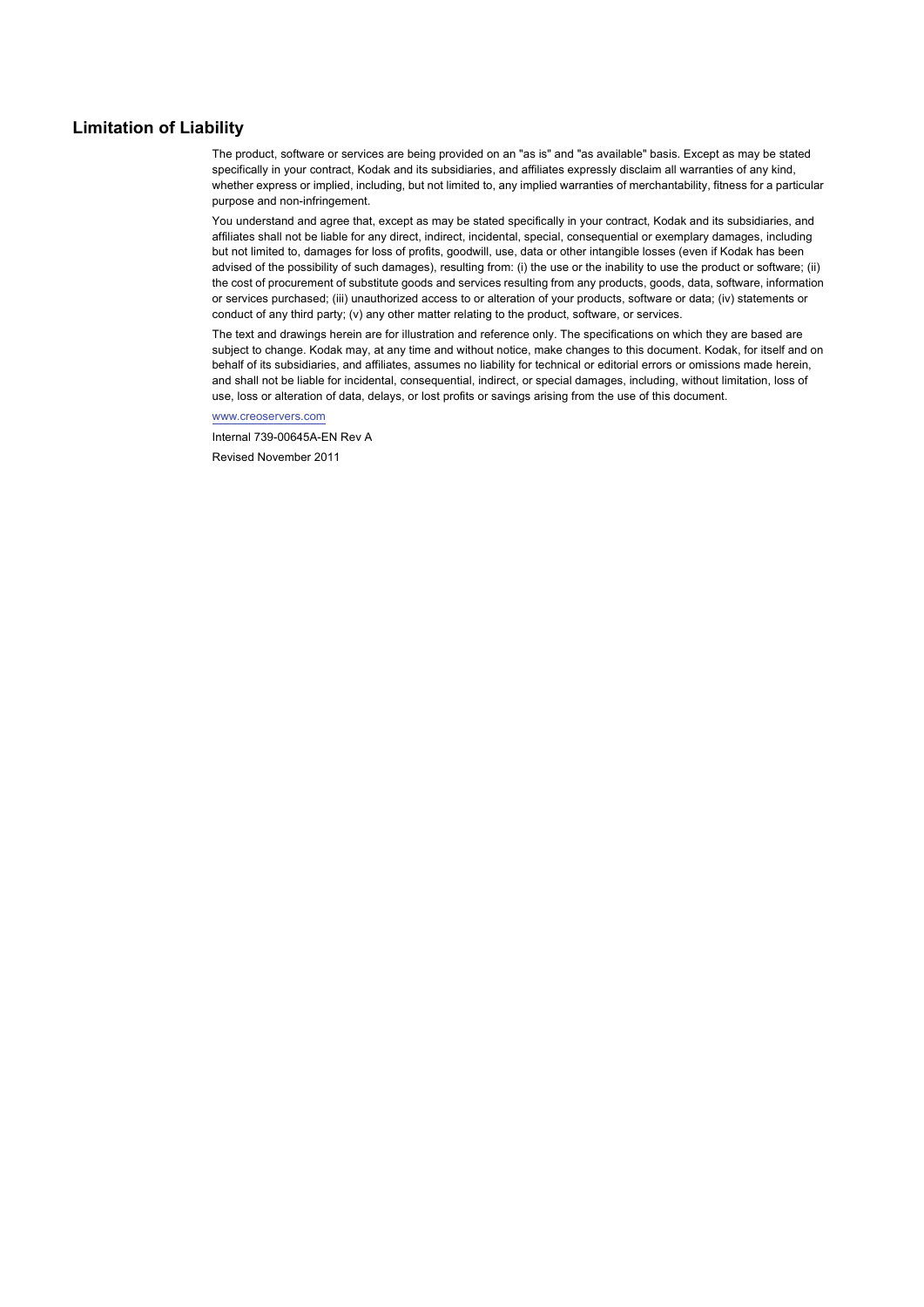# Contents

| Printing this document. |  |
|-------------------------|--|

#### General

#### New features

| w features: |  |
|-------------|--|
|             |  |
|             |  |
|             |  |
|             |  |
|             |  |
|             |  |
|             |  |
|             |  |
|             |  |
|             |  |
|             |  |
|             |  |
|             |  |
|             |  |
|             |  |
|             |  |
|             |  |

#### Limitations

| General             |  |
|---------------------|--|
| Clear Dry Ink.      |  |
| Native PDF workflow |  |

#### Known Problems

 $\,8\,$ 

 $\mathbf{1}$ 

 $\overline{2}$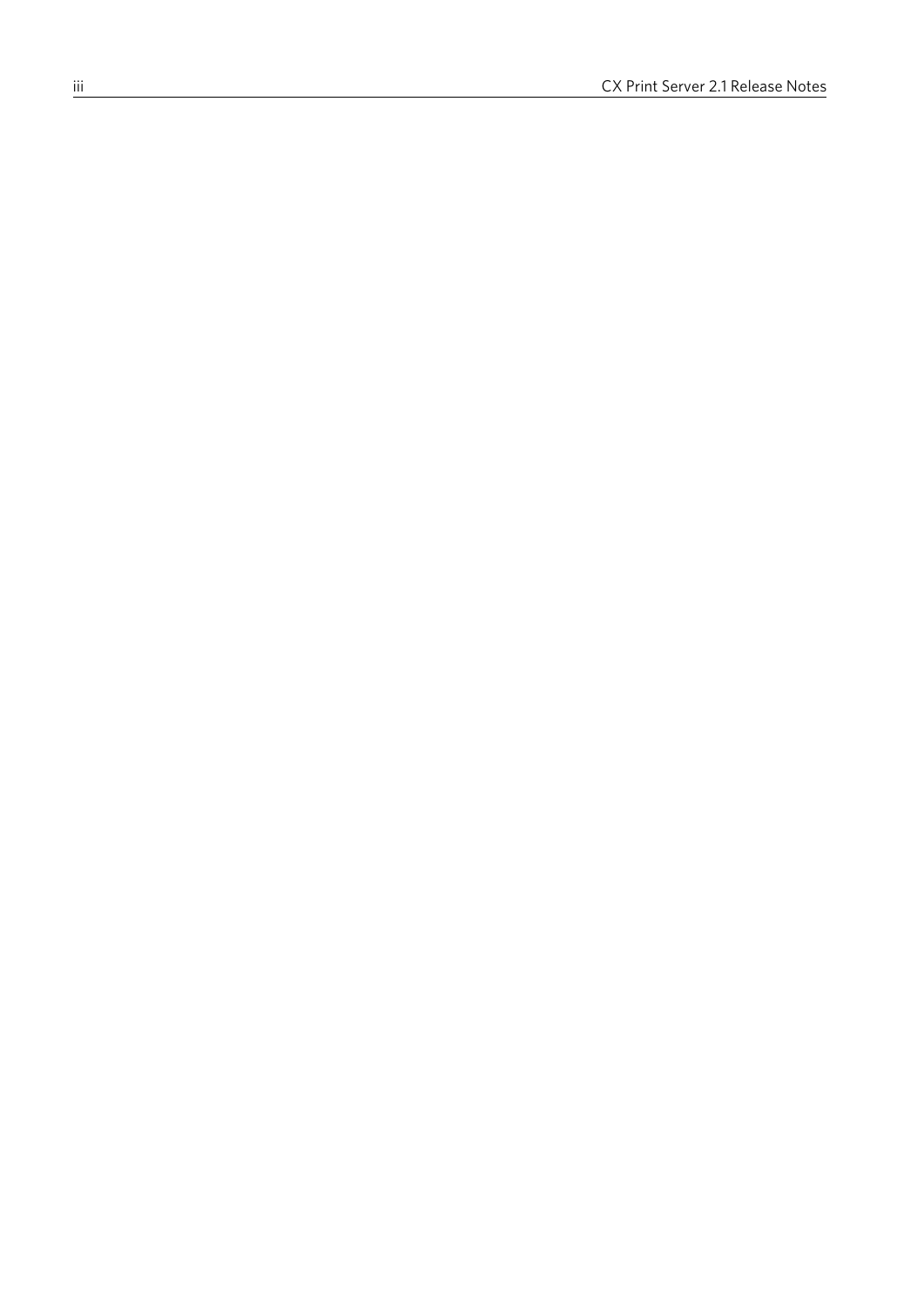# <span id="page-6-0"></span>**Introduction**

Welcome to the Xerox CX print server, powered by Creo color server technology, for the Xerox Color 800/1000 Press release notes. This document describes general information, limitations, known problems, and tips about the CX print server.

## <span id="page-6-1"></span>**What is in these Release Notes**

The release notes include the following sections:

- *[General](#page-7-0)* lists general information about the CX print server release.
- *[New features](#page-8-0)* describes the new features for this CX print server release.
- *[Limitations](#page-13-0)* lists the limitations for this CX print server release.
- *[Known Problems](#page-16-0)* lists known problems for this CX print server release.

## <span id="page-6-2"></span>**Printing this document**

Change the paper size to print this document on any printer.

- 1. Open the PDF file in Adobe Acrobat.
- 2. From the **File** menu, select **Print**.

The Print dialog box appears.

- 3. Select the desired paper size, for example, A4 or letter.
- 4. In the **Page Scaling** list, select **Fit To Printable Area** or **Shrink To Printable Area**.

**Note:** The names in the Page Scaling list vary according to the version of the Adobe Acrobat software.

5. Click **OK**.

This document is printed on either A4 or letter size paper.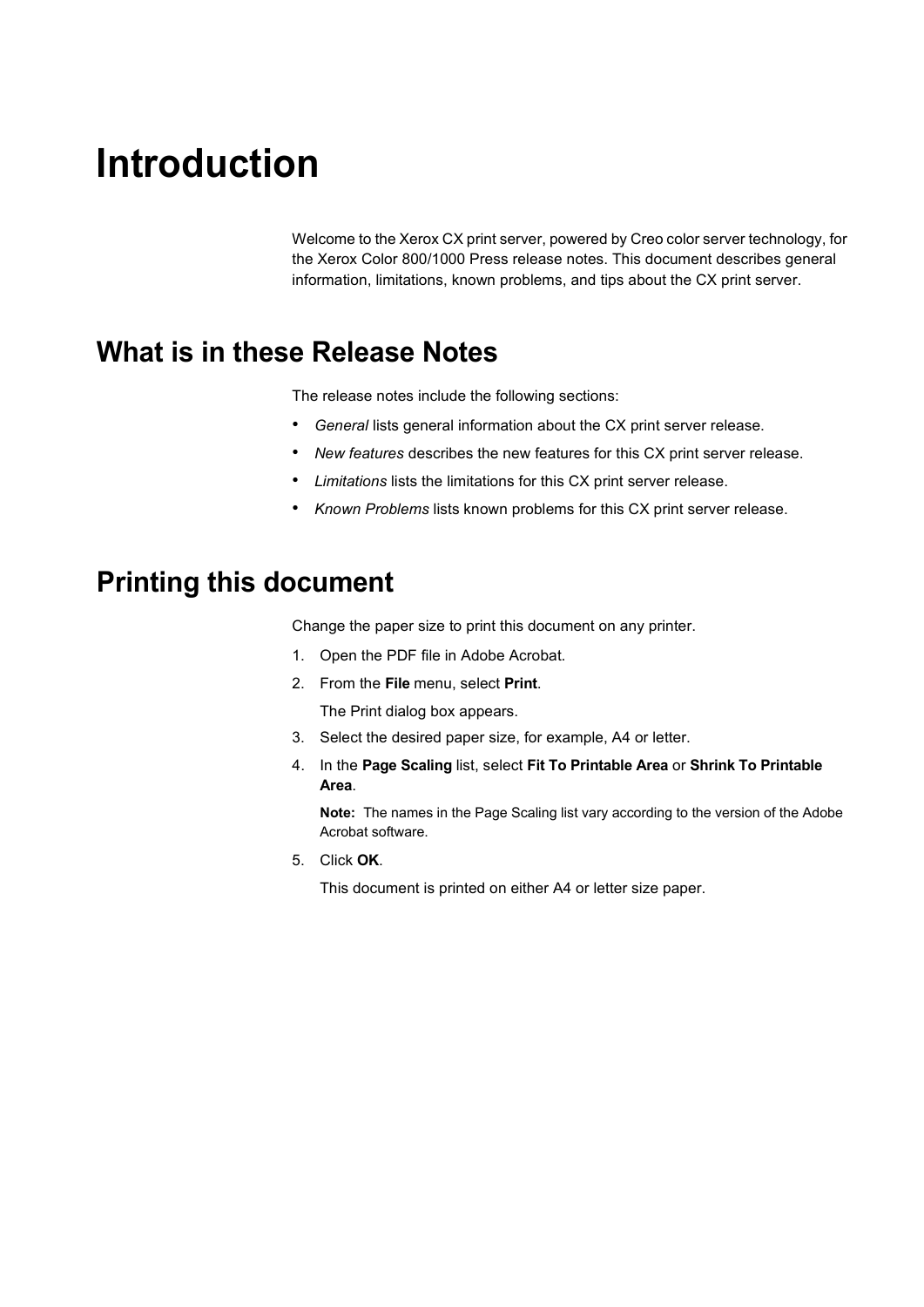# <span id="page-7-0"></span>**General**

• The CX print server was successfully tested with McAfee VirusScan 8.5 for Windows XP Professional server antivirus software.

**Note:** McAfee software is not included with the CX print server software.

• Some features in different DTP applications require the Oracle Java Runtime Environment (JRE). Mac OS X Lion does not provide a JAVA Runtime by default. Current Creo installers and applications were built before these changes to Mac OS and assume that Java is installed. For instructions, refer to the *Working with Mac OS X Lion (10.7) computers* technical bulletin on DVD 3.

## <span id="page-7-1"></span>**Software kit contents**

The software kit includes three DVDs (DVD 1, DVD 2, DVD 3). Each DVD is described below.

For more information about upgrading the CX print server software to version 2.1, see *Reinstalling the CX Print Server Software* in the Technical Manual.

<span id="page-7-2"></span>**DVD 1**

DVD 1 includes the Microsoft Windows XP Professional operating system with a customized menu for reinstalling the CX print server.

#### <span id="page-7-3"></span>**DVD 2**

DVD 2 includes the CX print server software (embedded setup, PPD print driver and utility files) for reinstalling the CX print server application.

#### <span id="page-7-4"></span>**DVD 3**

DVD 3 includes the utilities (including PPD and client print drivers), customer and service documentation. The DVD has both Macintosh and Windows partitions and can be mounted on both platforms. You can copy the user guide to any client workstation that has a DVD-RW drive and send the guides to any printer for printing.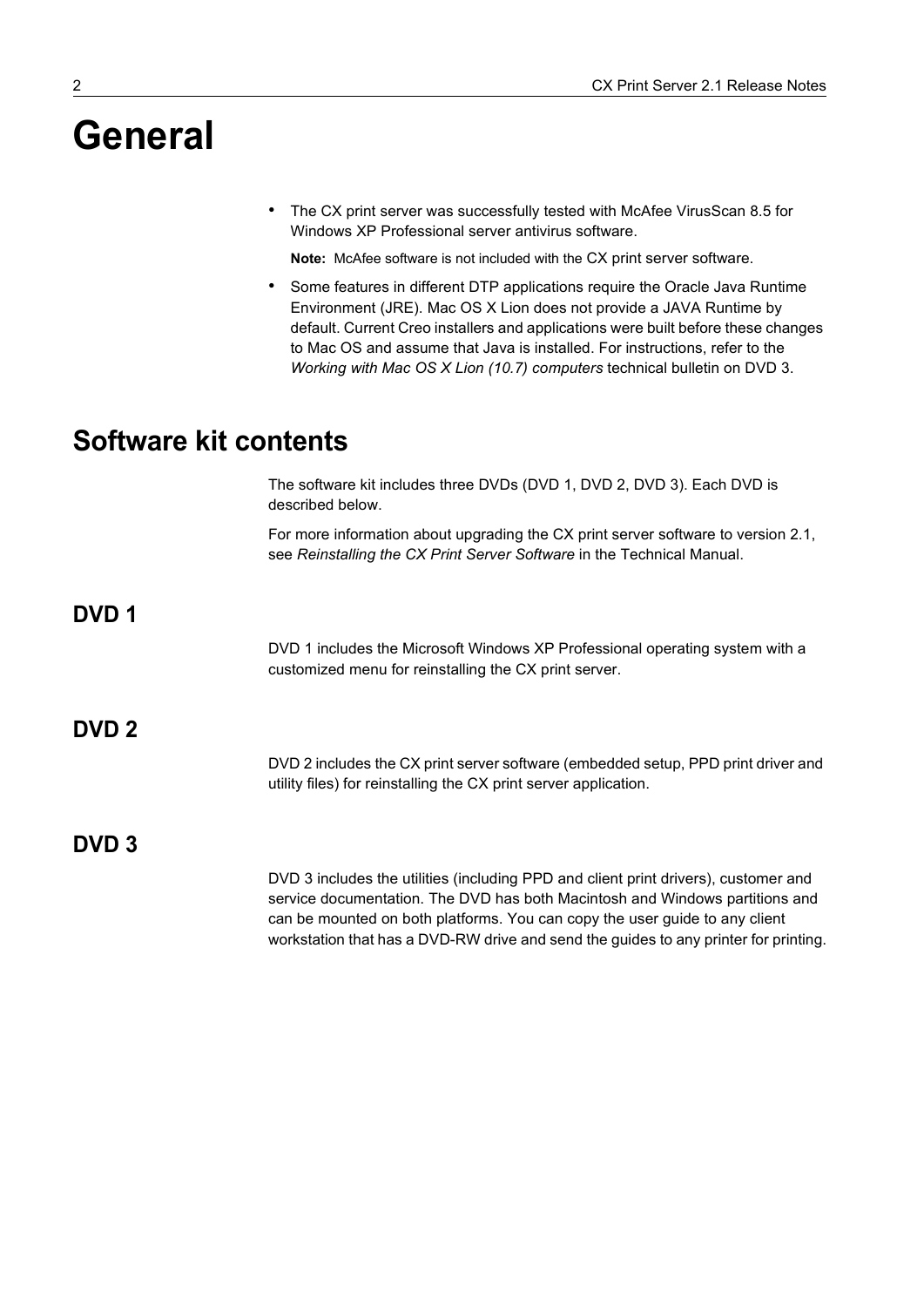# <span id="page-8-0"></span>**New features**

## <span id="page-8-1"></span>**Perfect binder capabilities**

The CX print server supports both an automatic workflow and a manual workflow for the perfect binder finisher.

The manual workfow enables you to select one of the following options:

- **Binding**—Glues and binds your job, and in addition enables you to trim your job
- **Trimming**—Only trims your job. Your job will not be glued.

**Note:** The topic *Operating the Perfect Binder for Pre-Printed Books* in the User Guide describes the manual workflow for the **Trimming** option.

#### <span id="page-8-2"></span>**Tips for working with the perfect binder in manual mode**

- If you edit the job parameters, click **Submit** to save the new job parameters and to submit the job.
- After the book-block is in the compiler tray, close the covers.
- The glue does not reheat every time you submit a book. The glue is only warmed up when switching between in-line or manual mode.
- When the green LED lights up, press the button under the warm-up glue button to start the binding or trimming process.

### <span id="page-8-3"></span>**Resubmitting several jobs to a virtual printer**

Apply a modified set of parameters to selected jobs, and then resubmit the jobs for processing and printing.

## <span id="page-8-4"></span>**End mark support for the DSF-2000 finisher**

The CX print server supports the end mark detector for the Duplo DSF-2000 finisher. The end mark detector can detect collation and paper feed errors, and prevents binding errors.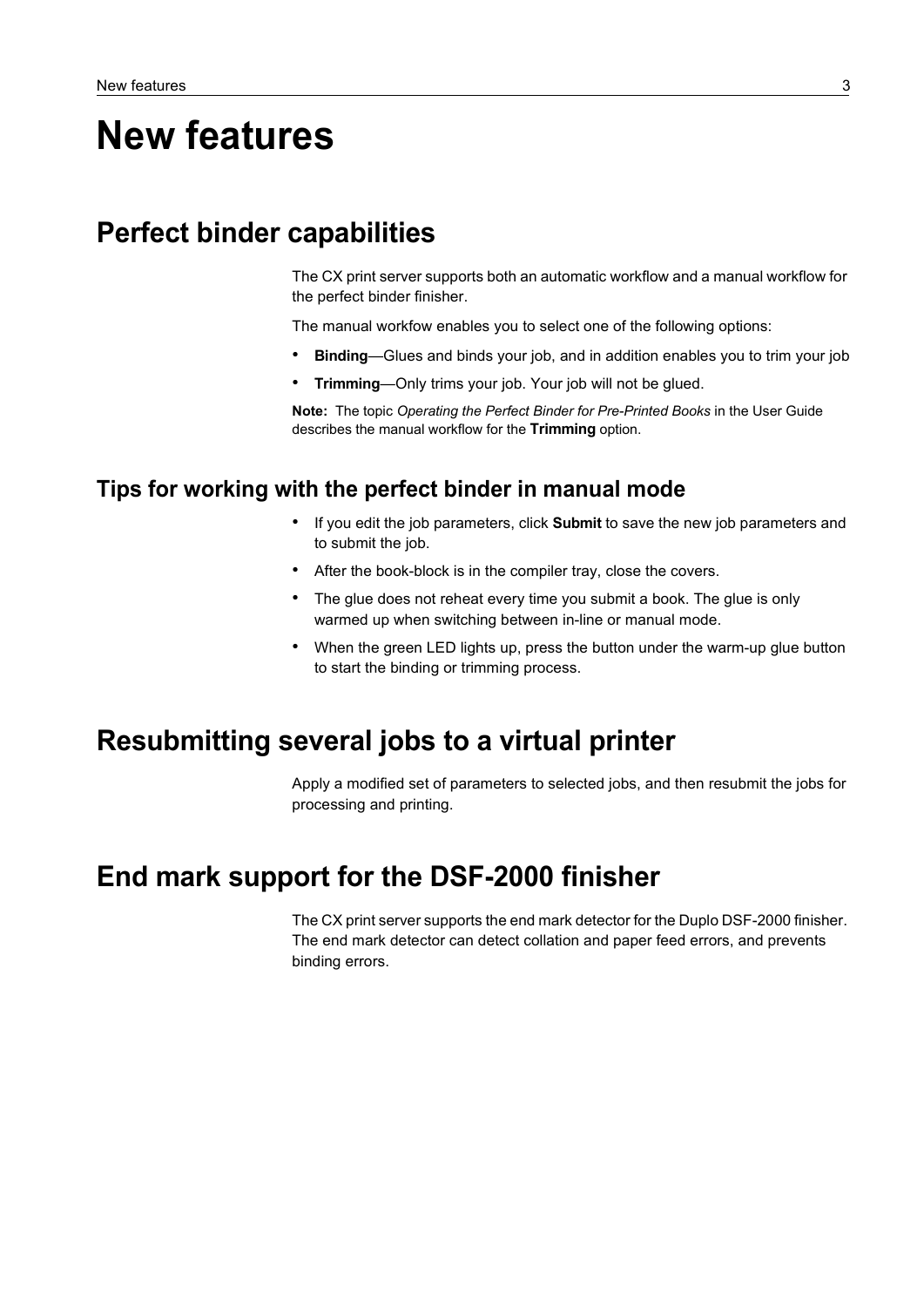# <span id="page-9-0"></span>**Estimating clear dry ink coverage**

The CX print server enables you to calculate the amount of clear dry ink used in a job. This estimation is done prior to printing so that the price of the entire job can then be calculated.

#### **Notes:**

- This option is only available if the Clear Dry Ink Option software is installed on your CX print server and your job was processed with clear dry ink. For more information about the Clear Dry Ink Option, see the *Xerox CX Print Server, Powered by Creo Color Server Technology, for the Xerox Color 800/1000 Press User Guide (734-01271A-EN Rev A).*
- The CX print server includes a feature that provides the user an estimate of the amount of clear dry ink that will be required to print individual jobs. While every attempt has been made to ensure that this feature performs reliably, users should be aware that there is some variability in these clear dry ink estimates based on a number of factors including, but not limited to, machine maintenance and environmental conditions. Xerox does not guarantee the accuracy or completeness of the clear dry ink estimate, nor accept liability for any errors or omissions in such information.
- 1. Process and store the job that includes one of the clear dry ink options.
- 2. In the **Storage** area, right-click the RTP file and select **Job Preview & Editor**.
- 3. In the Job Preview & Editor window, click  $\mathbb{E}$ .
- 4. In the Estimate clear dry ink coverage window, perform one of the following actions:
	- To estimate the amount of clear dry ink coverage for your entire job, select **Entire job**.
	- To estimate the amount of clear dry ink coverage for selected pages in your job, select **Selected pages**.
- 5. Click **Calculate**.

The CX print server estimates the amount of clear dry ink used in the clear dry ink bottle.

| Estimate clear dry ink coverage                                                    |  |
|------------------------------------------------------------------------------------|--|
| Entire job                                                                         |  |
| Selected pages                                                                     |  |
| Enter page numbers and/or page ranges separated by commas.<br>For example 1,3,5-12 |  |
| Estimated clear dry ink usage: 0.5829% of Clear Dry ink bottle                     |  |
| Cancel<br><b>Abort</b>                                                             |  |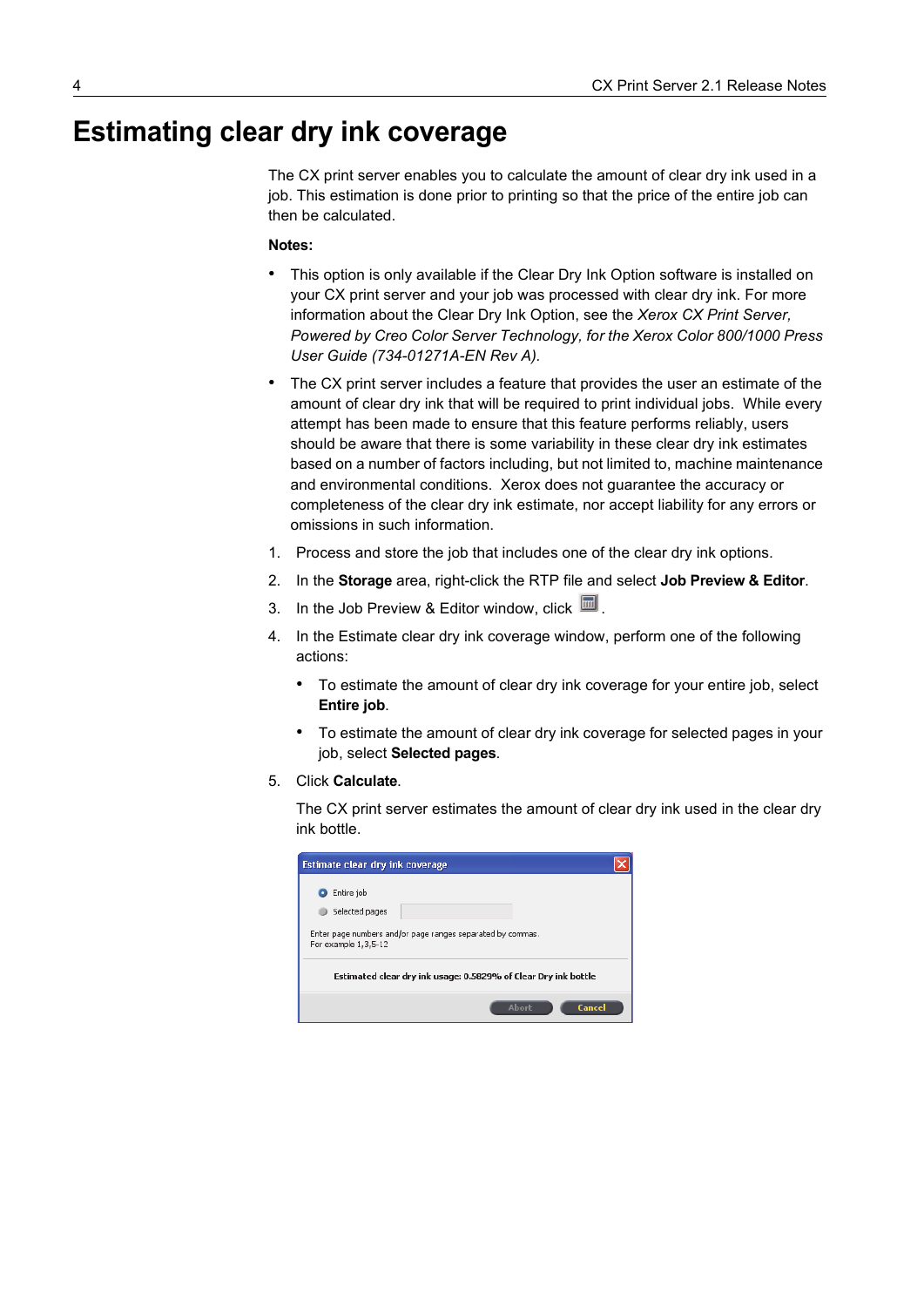## <span id="page-10-0"></span>**Import device link**

In this version, the CX print server enables you to import device link profiles in the same manner as importing source and destination profiles. A device link profile is a one-way link or connection between two color imaging devices—for example, between devices such as a scanner and a printer, a scanner and a color monitor, or two printers. Using device link profiles helps shorten the conversion path in certain applications and saves computing time.

### <span id="page-10-1"></span>**Dynamic sample per page or per set**

You can use the dynamic sample button when you send a job to the High Capacity Stacker (HCS) finisher. This button is located on the finisher, and enables you to specify if you want to output a sample to the top tray as a complete copy of the job, or output a one page sample of the job.

- 1. From the **File** menu, select **Preferences**.
- 2. Under **General**, select **General Defaults**.
- 3. Enable **Dynamic Sample Print Setting**. This setting enables you to use the dynamic sample button.

#### <span id="page-10-2"></span>**Gap between sets**

For imposed saddle-stitch jobs that include more than two sets on a sheet, you can now set the gap between sets.

### <span id="page-10-3"></span>**Remote Workspace for Mac**

You can install the Remote Workspace tool on a computer running Mac OS and have almost the same capabilities as when the Remote Workspace tool is installed on Windows. When the Remote Workspace tool is installed on a Mac computer, you can perform almost any operation as if you were working on the CX print server locally.

#### **Notes:**

- You can't perform calibration with the X-Rite i1 spectrophotometer when you are using the Remote Workspace tool.
- Eclipse help is not available when you access a Creo color server via the remote workspace.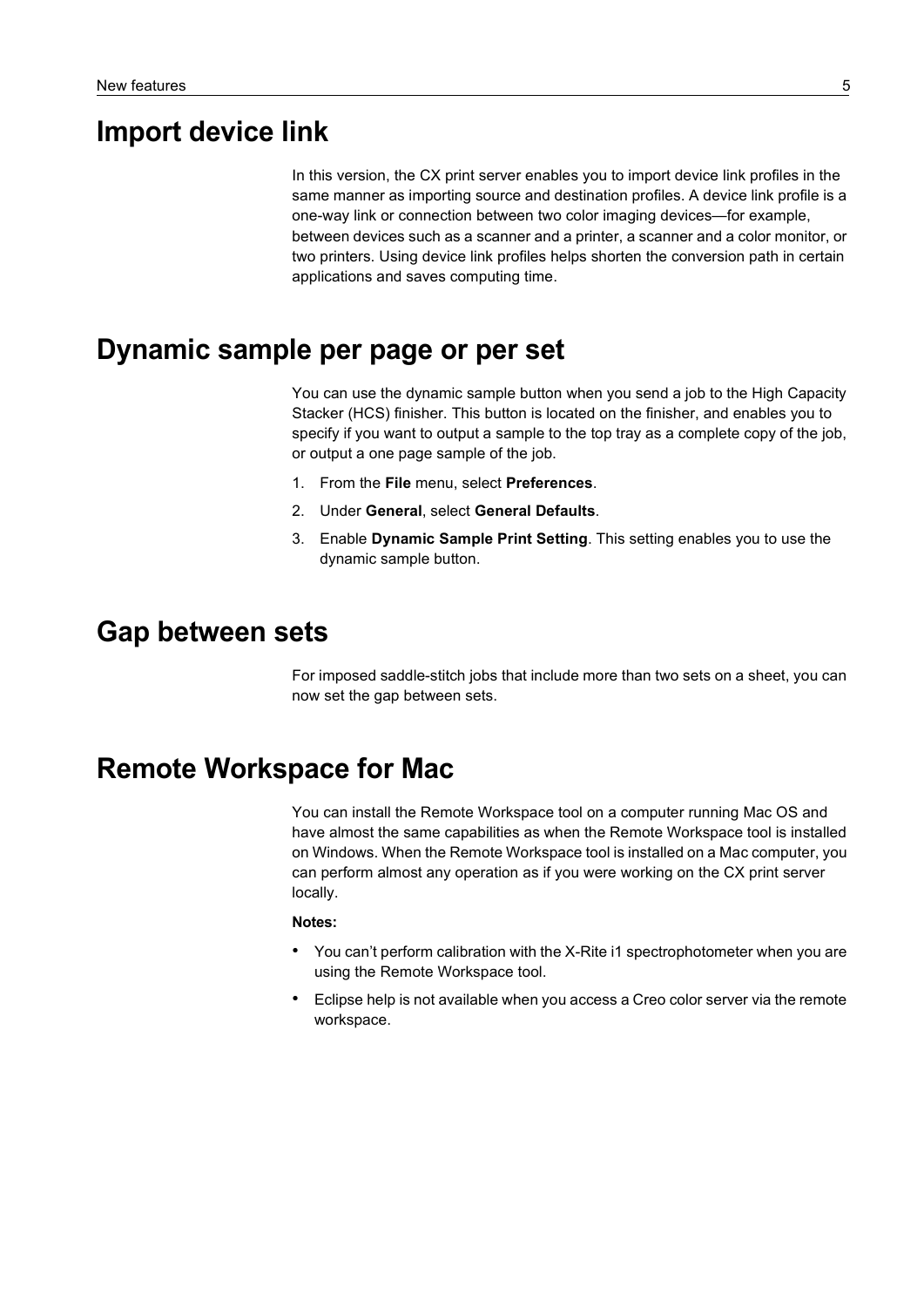# <span id="page-11-0"></span>**PANTONE PLUS color dictionary**

The CX print server now includes the PANTONE PLUS library and in addition still supports the legacy PANTONE library values. You can use both libraries.

### <span id="page-11-1"></span>**Supporting the Full Width Array device**

The CX print server supports the Full Width Array as a measuring device. The Full Width Array device is located on the paper path and enables you to automatically calibrate and create profiles for your digital press. During the calibration and destination profile creation, the color measurement is automatically performed by the Full Width Array device, which accurately measures the output color at the same speed of the press. The automatic measurement simplifies and expedites the calibration and profiling creation procedure.

**Note:** In the *Defining Full WIdth Array as the calibration device* topic in the User Guide, the paths in steps 1 and 2 are specified incorrectly. The correct paths are **File>Preferences>Calibration** and **Profiling>Calibration**. Profiling is performed using **Full Width Array>Save**.

In addition in step 3, the **Color>Calibration** is done using **Full Width Array>Save**.

**Note:** The X-Rite i1 spectrophotometer is the selected calibration device on the CX print server. To work with Full Width Array, you need to define it as the measuring device.

#### <span id="page-11-2"></span>**Automatic Profiling Tool**

The Profiling Tool enables you to create customized ICC destination profiles that are best suited for the Xerox Color 800/1000 Press.

#### <span id="page-11-3"></span>**Automatic Calibration Tool**

The Calibration tool enables you to create calibration tables that are best suited for the Xerox Color 800/1000 Press.

### <span id="page-11-4"></span>**CX print server Profiling Tool**

You can use the i1 spectrophotomer with the Profiling Tool to create destination profiles that define the color space of your press and are based on the combinations of paper and dry ink that you are using.

### <span id="page-11-5"></span>**Supporting X-Rite i1 iSis automated chart reader**

The iSis automated chart reader can be now used with the Profiling Tool.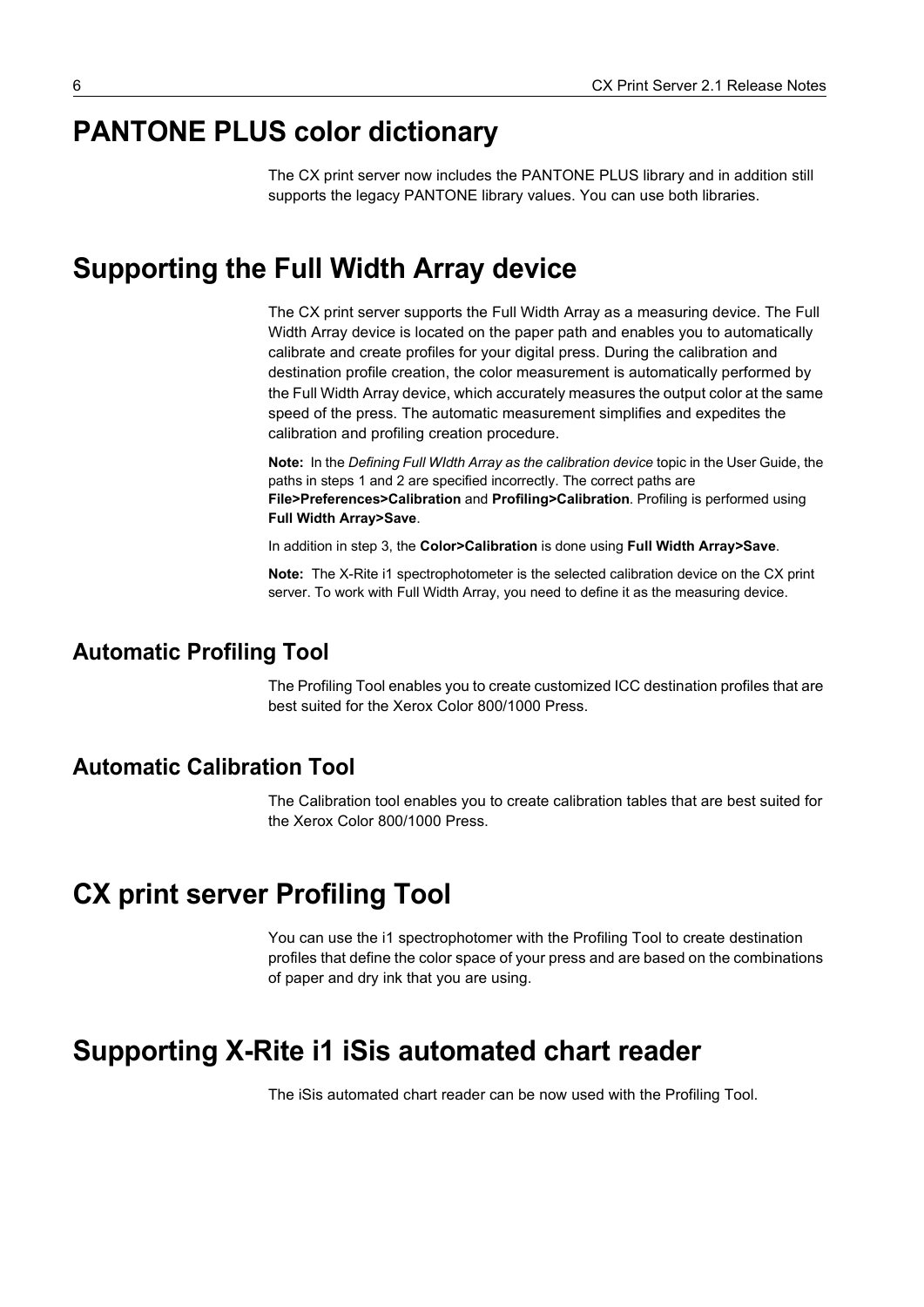# <span id="page-12-0"></span>**Supporting programming sample printing via the job parameters**

The CX print server supports programming printing a sample (to the sample tray) after a defined number of sets.

## <span id="page-12-1"></span>**Supporting the ring binder**

The ring binder finisher requires that the last sheet in your job be printed first. This enables you to hide the ring's spine.

If the ring binder finisher is connected to the printer, and the DFA profile that is selected contains the parameter **Print last sheet first**, the CX print server prints the last sheet of the job first. This setting does not affect other job parameters.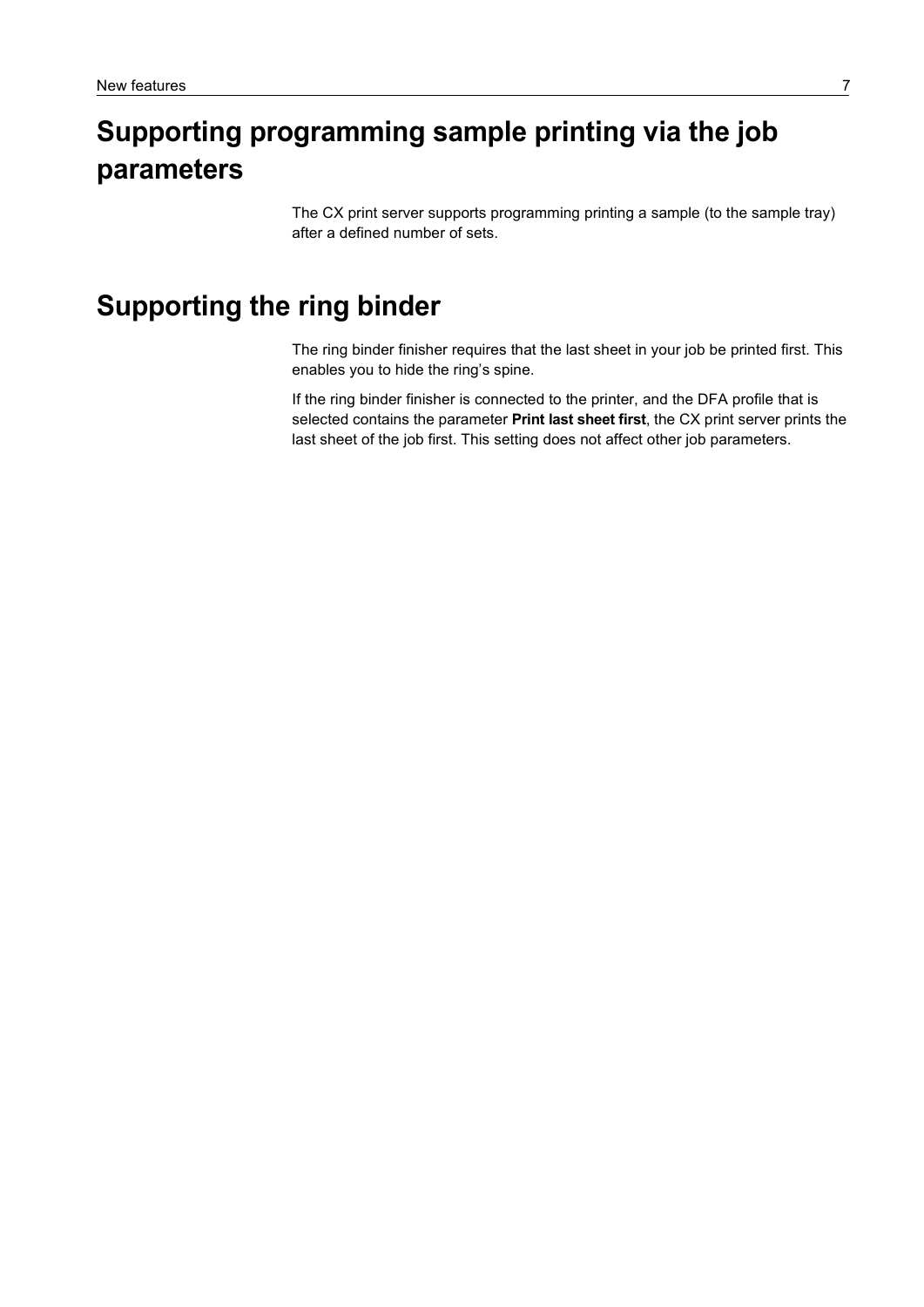# <span id="page-13-0"></span>**Limitations**

This section lists limitations in the CX print server software.

#### <span id="page-13-1"></span>**General**

- If you open the online help or one of the tutorials on the CX print server software, and then open the workspace, the online help and tutorials are hidden behind the workspace.
- An error message may appear when you open the online help. This message disappears when you select the main directory, or you enter a search parameter in the Search window.
- In the **Color Set** parameter, if you select the **None** option after having selected one of the color set options, the parameter doesn't revert to the default setting.
- If the user disk is full, a message indicating that the job failed in the Process queue appears without an indication that the user disk is full.
- Xerox Xpresso and SNMP proxies for the Xerox Color 800/1000 Press are not supported.
- The PPD file does not include the entire list of job parameters. To work with all of the options in the job parameters window, install the Print Driver software.
- When you print a job that includes mixed media—for example, interleaves or slip sheets— make sure that on the PC-UI, you don't select the **stock by name only** option for the loaded paper stock.
- On systems without a 5th housing, the Dry Ink tab on the CX print server user interface erroneously displays the icon for clear ink. This icon can be ignored.
- The job progress shown on the PC-UI may display the progress of a job incorrectly. If there is a discrepancy between the job progress shown on the PC-UI and the CX print server, ignore the PC-UI status.
- Occasionally, the CX print server may show a status of **-TrayStatusCD10** for Tray 1 when Tray 1 is not in use. Opening and closing the tray will correct the status message.
- If a paper jam occurs while printing the Full Width Array calibration sheets, the calibration sheets must be re-run.
- The CX print server does not support tab purging. Make sure that you load the correct amount of tabs for your job.
- If your configuration includes two HCS units, and you select auto stacker, the CX print server sends the static sample set to the top tray of HCS1.
- In the *Creating a destination profile using Full Width Array* topic in the User Guide, the requirements regarding loaded paper stock are incorrect. **Correction:** When creating a calibration table using the Full Width Array, letter and A4 paper sizes must be loaded as LEF.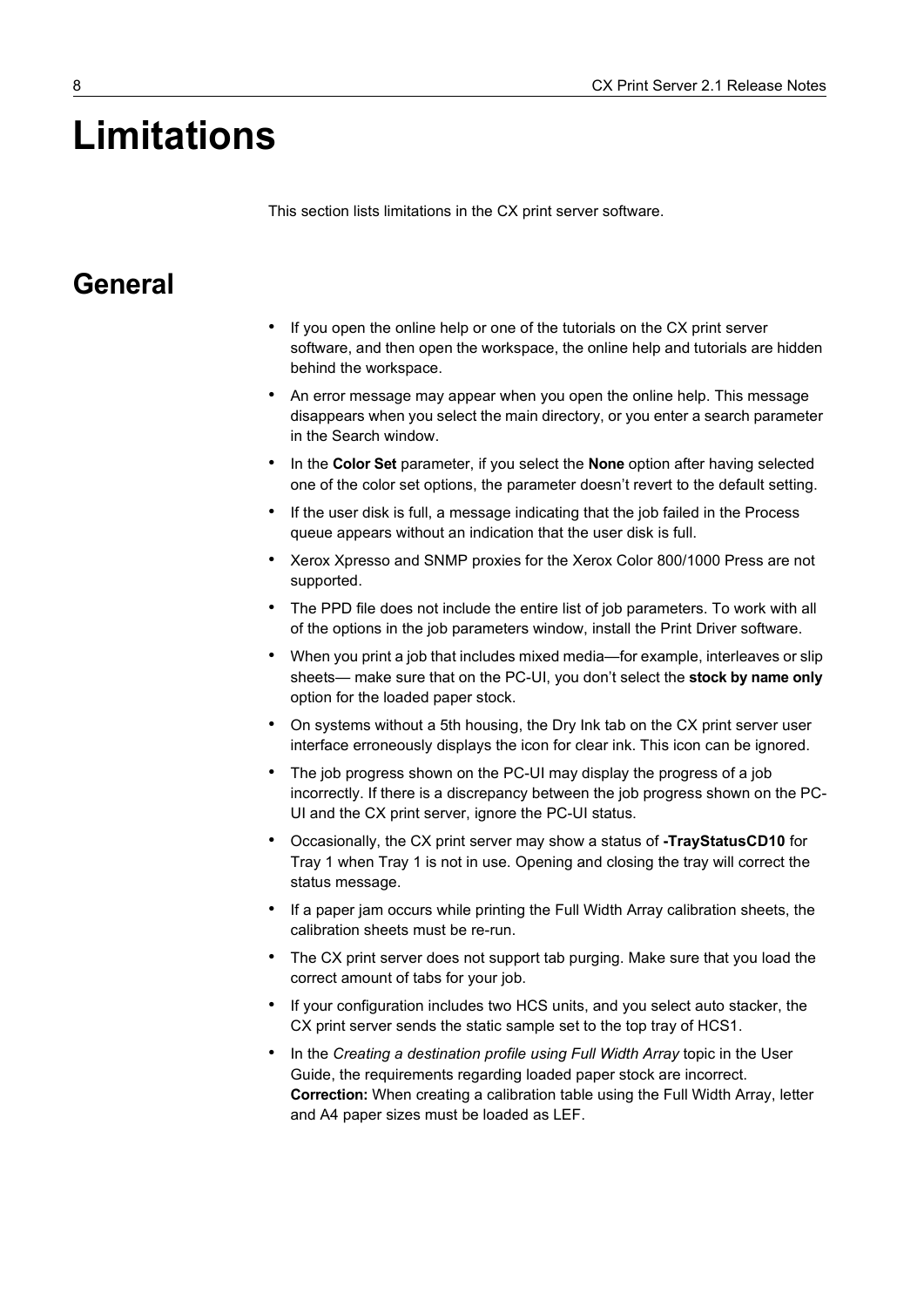- If your job fails in the print queue with a selected finishing options aren't supported for this job message, it may indicate you have exceeded the combination of number or pages and weight for the selected finishing options. Refer to the finisher capacity tables located in the *Optional Accessories section of your Color Press Customer Expectations Document*.
- If your job freezes in the print queue, you may have a mismatch between the paper stock parameters displayed on the PC-UI and the CX print server user interface. If some of the paper parameters don't match one of the currently loaded paper stocks, the current job is held until the appropriate set is available. The job receives an on hold status indicator, and a message appears in the Message Viewer window.

**Workaround**: To avoid this problem, add as little paper stock information as possible on the CX print server user interface to identify the stock loaded in the press.

- For uncollated jobs that use the dynamic sample printing, which is located on the high capacity stacker, the press cycles down before the sample page is printed.
- Some CX print server sample files fail when using the PDF analyzer.
- To avoid possible plexing issues, import Windows Vista jobs to the **ProcesStore** virtual printer rather than the **SpoolStore** virtual printer.
- In some cases, the media constraints don't work as expected with the Z-fold finishing option.
- If the PC-UI indicates that the charge corotrons need to be replaced, jobs in the CX print server print queue are frozen. Replacing the charge corotron will allow the frozen jobs to resume printing.

## **Clear Dry Ink**

Gloss and matte effects don't work with the **Spot to clear dry ink** option.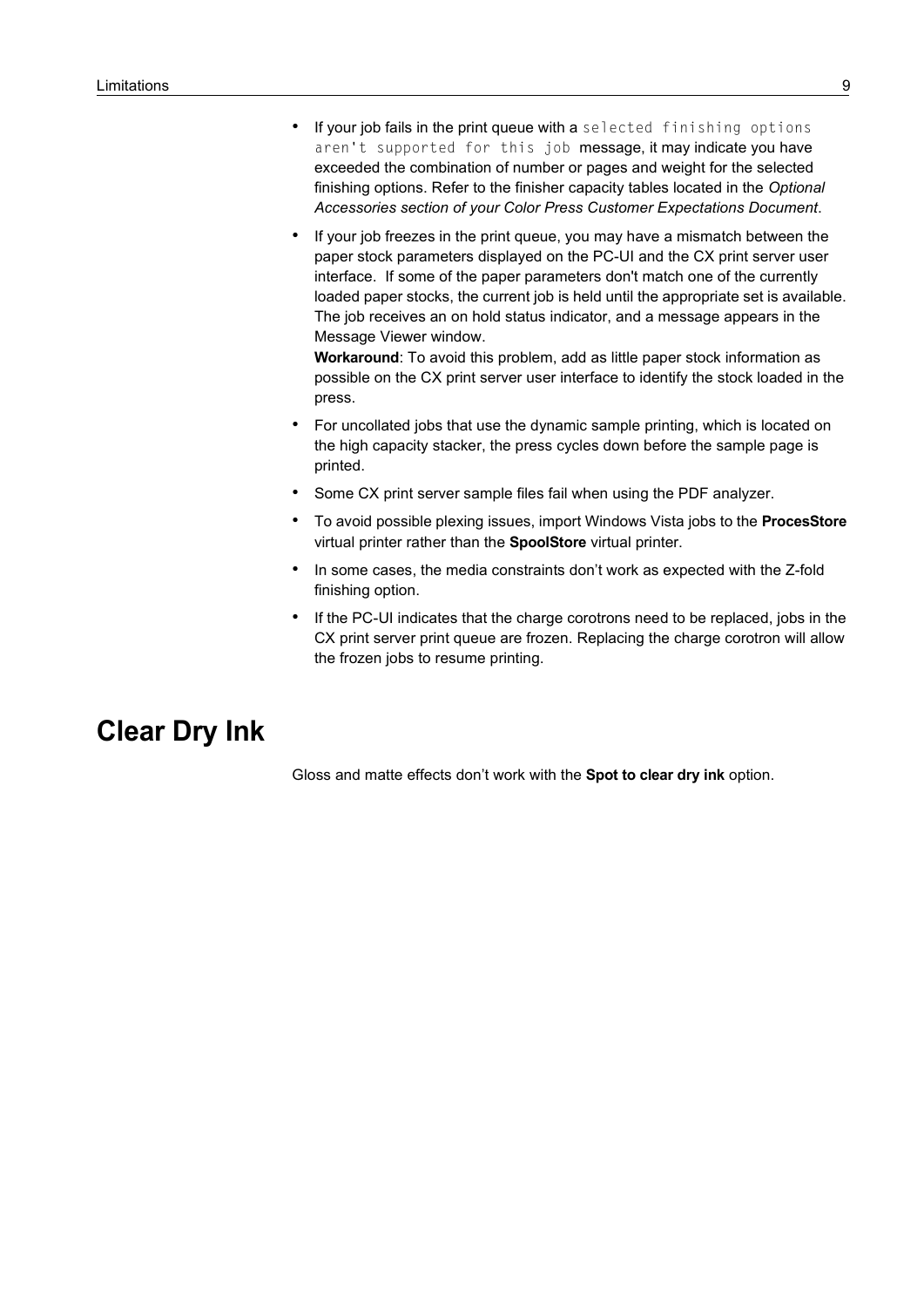## <span id="page-15-0"></span>**Native PDF workflow**

- The **Run immediately** option can't be used with the native PDF workflow.
- Two native PDF files cannot be processed simultaneously. The APPE RIP and the CPSI RIP can process files in parallel.
- Native PDF workflow options are not available via the Print Driver software.
- Native PDF workflow supports CMYK workflow only.
- In the Native PDF workflow, the following options will not be applied:
	- Admin page
	- □ Photo touch-up
	- **D** PDF optimization
	- □ Use protected CMYK values
	- □ Use protected RGB values
	- □ Use protected gray values
	- CMYK auto rendering intent (Switch to Relative)
	- □ RGB auto rendering intent (Switch to Perceptual)
	- □ Split to booklets
	- **D** Font substitution
	- □ Spot based on destination profile
	- **D** Small text protection
	- CMYK rendering intent and Use embedded source profile
	- □ RGB rendering intent and Use embedded source profile
	- Apply CMYK Emulation and Spot dictionary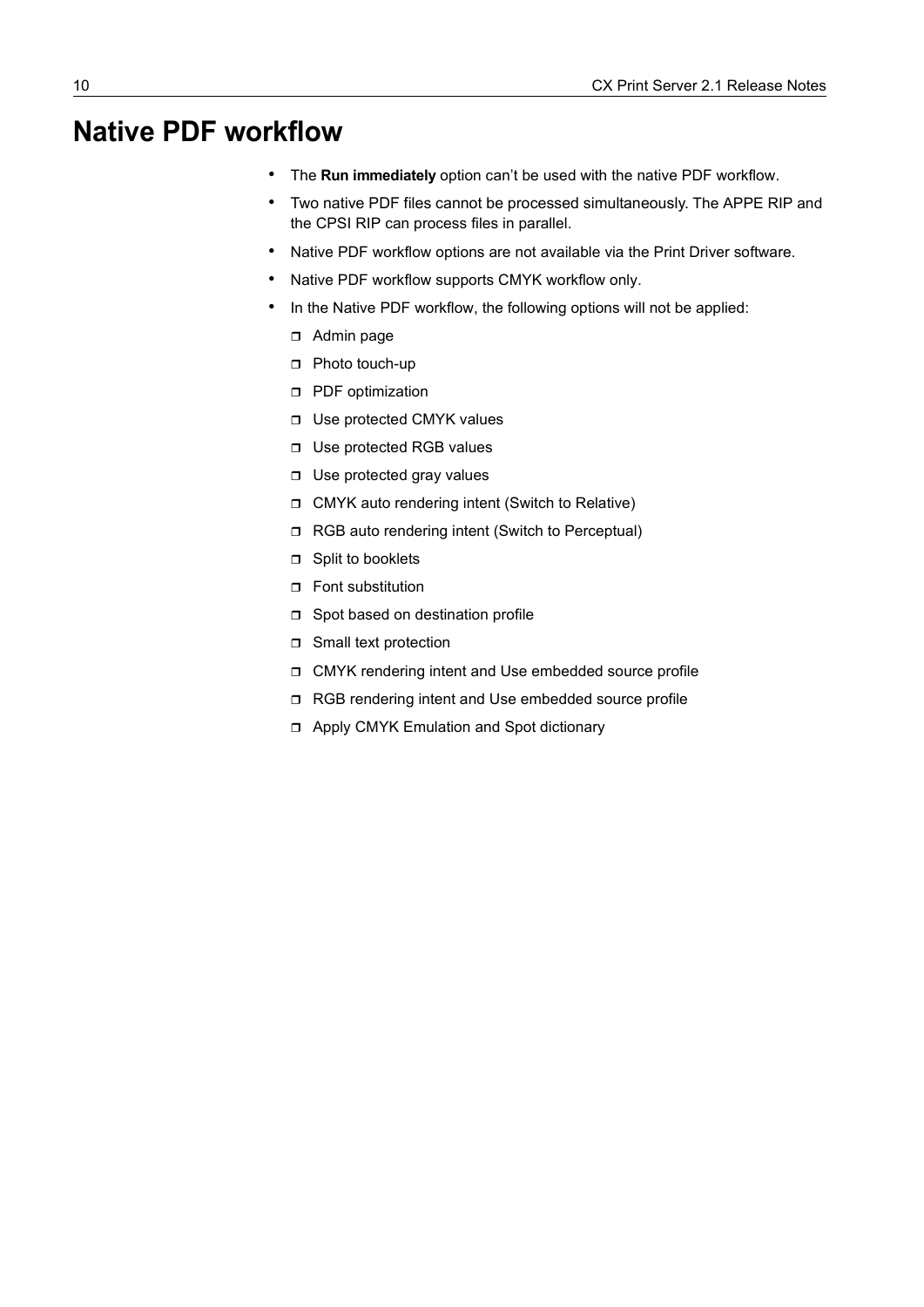# <span id="page-16-0"></span>**Known Problems**

- The CX print server does not reestablish a connection after a Communication fault message appears. After any communication fault, you must first turn off and then turn on both the printer and the CX print server.
- The Xerox Color 800/1000 Press will recover from most press faults that require you to power off/power on the press. Certain faults—for example, a 124-312 may require you to power off/power on the Xerox Color 800/1000 Press and turn off/turn on the CX print server.
- When you turn on both the CX print server and the Xerox Color 800/1000 Press, the CX print server can take between 15 - 60 seconds to connect to the press and display the **Ready** status and the correct tray status.
- When you change paper, make sure that you allow the tray to fully elevate in order for the CX print server to display the correct tray status. You may need to pull the paper tray all the way out, wait until the paper elevator is down, and then close the paper tray.
- The CX print server temporarily loses connection to the Xerox Color 800/1000 Press when you log on to access user tools or take harvest logs.
- On rare occasions, depending on the software, a duplex job selected as head to head may print as head to toe. If the plexing is incorrect, select the other option.
- When you print tabs on the Xerox Color 800/1000 Press, change the properties of the tab size to 9 in. × 11 in. on the press PC-UI. The CX print server will read this as letter cover.
- In Mac OS, the number of copies in Adobe Acrobat are mapped to the number of pages on the CX print server.
- When you use the System/Backup Restore Tool to copy files on partition C to partition D, an output error file message appears.
- On rare occasions, a mixed media job that includes front cover and back cover exception pages may result in covers printed on incorrect stock. **Workaround**: Open the job parameters window, and in the **Exceptions** tab, select **Page range** and type the page numbers for the front and back covers. Resubmit your job for printing.
- End mark doesn't print.
- Admin page isn't printed for rush jobs.
- When the perfect binder trim waste container is full, jobs stay in the **Printing** mode even after they finish printing.
- Microsoft Windows hot-fixes are not available from the Color Server Update tool. Windows hot-fixes are available from http://update.microsoft.com.